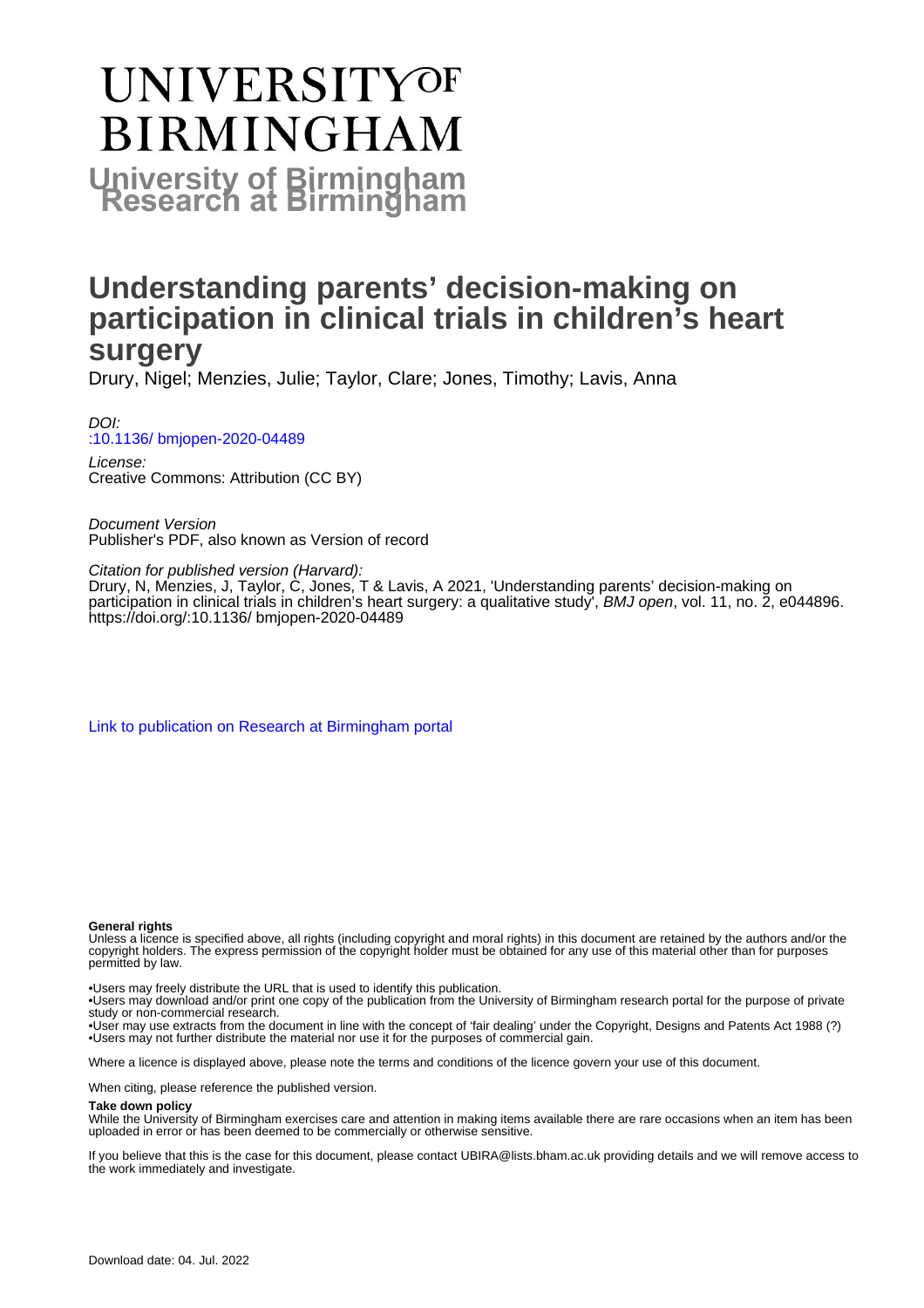# **BMJ Open Understanding parents' decisionmaking on participation in clinical trials in children's heart surgery: a qualitative study**

NigelE Drury  $\bigcirc$ ,<sup>1,2</sup> Julie C Menzies  $\bigcirc$ ,<sup>3</sup> Clare J Taylor  $\bigcirc$ ,<sup>4</sup> Timothy J Jones  $\bullet$  , <sup>1,2</sup> Anna C Lavis  $\bullet$  <sup>5</sup>

#### ABSTRACT

**Objectives** Few children undergoing heart surgery are recruited to clinical trials and little is known about the views and attitudes of parents towards trials. This study explored parents' perspectives on decision-making about their child's participation in a clinical trial during their elective cardiac surgery.

Design Qualitative interview study.

Setting Single-centre substudy of a multicentre, doubleblind, randomised controlled trial to investigate the effects of remote ischaemic preconditioning in children undergoing cardiac surgery.

Participants Parents of children approached to participate in the trial, both consenters and decliners. Methods Semistructured interviews were conducted face-to-face or by telephone following discharge, digitally audio-recorded, transcribed and thematically analysed. Results Of 46 patients approached for the trial, 24 consenting and 2 declining parents agreed to participate in an interview (21 mothers, 5 fathers). Parental decisionmaking about research was influenced by (1) potential risks or additional procedures; (2) personal benefit and altruism for the 'cardiac community'; (3) information, preparation, timing and approach; and (4) trust in the clinical team and collaboration with researchers. All of these were placed within the context of their understanding of the trial and knowledge of research. Conclusions Parents of children undergoing cardiac surgery attach value to clinical research and are supportive of clinical trials when there is no or minimal perceived additional risk. These findings enhance our understanding of the factors that influence parents' decision-making and should be used to inform the design and conduct of future paediatric surgical trials.

Trial registration number <ISRCTN12923441>; Pre-results.

#### **INTRODUCTION**

Randomised controlled trials are the accepted gold standard to evaluate the efficacy of treatments, promote evidence-based practice and improve the quality of clinical care. However, of the approximately 4500 children who undergo surgery for congenital heart disease annually in the  $UK<sup>1</sup>$  $UK<sup>1</sup>$  $UK<sup>1</sup>$  less than 1% have been

#### Strengths and limitations of this study

- ► This qualitative substudy aimed to identify the most important issues that influence parents' decisionmaking on whether to allow their child to take part in a surgical trial, to improve the design and conduct of future trials.
- ► The interview topic guide, protocol, and study documents were developed with extensive patient and public involvement.
- ► The clinical trial was a suitable vehicle to explore parents' perspectives on research as the surgery was elective with low predicted mortality and the trial intervention presented minimal additional risk.
- $\blacktriangleright$  The study reached data saturation for parents who consented to the trial but was limited by the low number of parents who agreed to be interviewed after declining their child's participation.
- ► Parents were recruited from a single large paediatric cardiac surgical centre in the UK which may limit generalisability.

recruited to cardiac surgical trials, all of which have been small, single-centre, phase II trials<sup>[2](#page-7-1)</sup>; in contrast, over 70% of children diagnosed with cancer are enrolled into national or international late phase trials.<sup>[3](#page-7-2)</sup> As a congenital heart disease community, we have a responsibility to conduct well-designed, multicentre trials to answer key questions to improve the outcomes of surgery for children and their families.<sup>2</sup>

Recruitment to paediatric trials is recognised to be challenging  $4^{\frac{4}{5}}$  but can be improved by understanding the factors that are important to parents when considering whether to allow their child to take part. The role of parents in this decision-making is complex, balancing the perceived risks and benefits of taking part.<sup>[6](#page-7-4)</sup> However, little is known about the views and attitudes of the parents of children undergoing cardiac surgery towards involvement in research and specifically clinical

► Prepublication history and additional material for this paper are available online. To view these files, please visit the journal online (http://dx.doi.

org/10.1136/bmjopen-2020-

**To cite:** Drury NE, Menzies JC, Taylor CJ, *et al*. Understanding parents' decision-making on participation in clinical trials in children's heart surgery: a qualitative study. *BMJ Open* 2021;11:e044896. doi:10.1136/ bmjopen-2020-044896

044896). NED and JCM contributed equally.

Received 16 September 2020 Revised 23 November 2020 Accepted 04 February 2021

(Check for updates

© Author(s) (or their employer(s)) 2021. Re-use permitted under CC BY. Published by BMJ.

1 Paediatric Cardiac Surgery, Birmingham Children's Hospital, Birmingham, UK <sup>2</sup>Institute of Cardiovascular Sciences, University of Birmingham, Birmingham, UK <sup>3</sup>Paediatric Intensive Care, Birmingham Children's Hospital, Birmingham, UK 4 Nuffield Department of Primary Care Health Sciences, University of Oxford, Oxford, UK 5 Institute of Applied Health Research, University of Birmingham, Birmingham, UK

Correspondence to Mr Nigel E Drury; n.e.drury@bham.ac.uk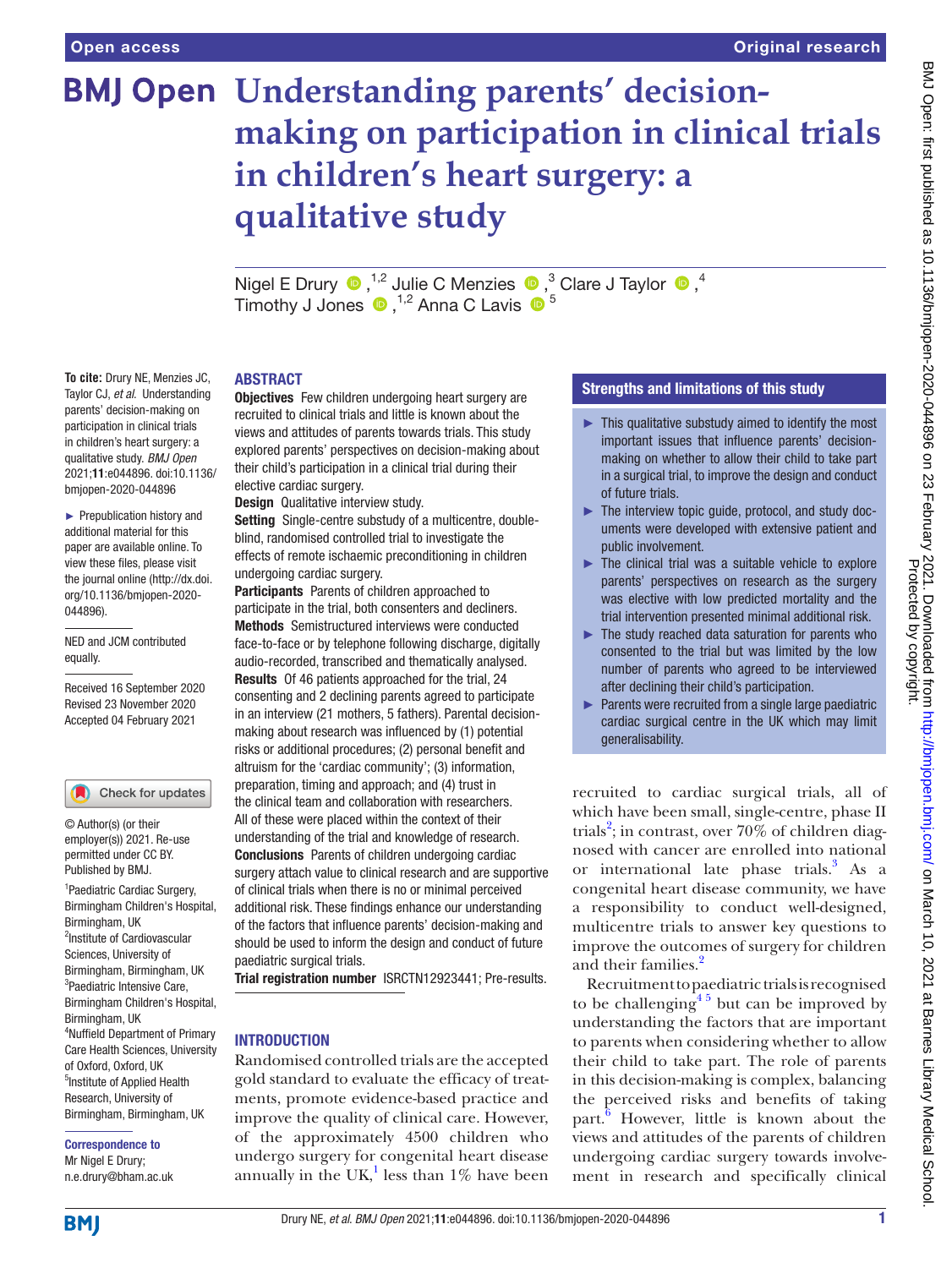trials; by understanding parents' perspectives, we can support their decision-making by improving the design and conduct of future trials. This knowledge is useful for enhancing families' experiences of trial participation and increasing recruitment, $6$  thereby expanding the evidence base to guide treatment and improve patient outcomes. Qualitative studies provide participants' experiences in their own words, allowing exploration of the meanings they attribute to them, which is crucial to getting beyond assumptions about what matters in the processes of decision-making[.7](#page-7-5) We conducted interviews with the parents of children approached to participate in a lowrisk, double-blind, randomised controlled trial to explore their perspectives on research involving their child, with the aim to better understand the factors that influence their decision whether or not to participate in a clinical trial.

#### MATERIALS AND METHODS

This qualitative study was a single-centre substudy of the Bilateral Remote Ischaemic Conditioning in Children (BRICC) trial, a multicentre, double-blind, randomised controlled trial of remote ischaemic preconditioning in children (ISRCTN 12923441).<sup>[8](#page-7-6)</sup> In the trial, children aged 3 months–3 years undergoing elective surgery for either isolated ventricular septal defect closure or tetralogy of Fallot repair were recruited. Parents were provided with the trial parent/guardian information sheet (PIS) either in the clinic/ward or sent in the post and usually given at least 2 weeks, but no less than 24 hours, to consider their child's participation and ask questions. Written informed consent was obtained by a consultant, usually not the surgeon performing the operation and typically on the day before surgery. Bilateral lower limb preconditioning was performed after induction of anaesthesia but prior to sternotomy. Right atrial (additional) ±right ventricular (when routinely resected) biopsies were obtained intraoperatively and blood samples were taken from indwelling lines during the first 24 hours after surgery.

#### Patient and public involvement

The substudy protocol was reviewed and amended following feedback from the Clinical Research Network's Young Person's Steering Group in the West Midlands, comprising 11 young people and 1 parent. Four parents of children who had previously undergone cardiac surgery reviewed the substudy PIS and consent forms to improve clarity and readability. Another eight parents were convened as a focus group (facilitated by NED and AL) to discuss their opinions, beliefs, concerns and expectations of research in children's heart surgery,<sup>[9](#page-7-7)</sup> and this was used to develop an interview topic guide.

#### **Participants**

Parents of children approached to participate in the trial, both those who consented and those who declined, were eligible to be interviewed. Potential participants were excluded if their child had experienced a serious adverse event during or immediately after surgery to avoid further distress, including death, extracorporeal life support or further surgery in the early postoperative period, or if their level of English was insufficient to participate in the interview process. Recruitment began 6 months after starting the trial to allow time for the healthcare professionals to become familiar with the trial processes. Subsequently, all eligible parents were approached to participate, and it was estimated that the parents of 20–30 children would be interviewed but recruitment would stop if data saturation was reached or trial recruitment was completed.

#### **Recruitment**

Following discharge from paediatric intensive care unit (PICU), one or both parents were approached on the ward by a research nurse. Parents were provided with the PIS and offered the opportunity to participate in an interview at a convenient time: prior to hospital discharge, face-to-face at home, at an outpatient visit or by telephone. With written informed consent, semistructured interviews were conducted by an experienced qualitative interviewer (JCM), previously unknown to the parents and independent of the clinical team, usually within 6 weeks of discharge.

#### **Interviews**

The schedule included: understanding of the trial, research knowledge, provision of information, timing of approach, acceptability, motivations for participation, types of research and most important factors in decisionmaking. As subsequent member checking by participants for accuracy and resonance with their experiences was deemed impractical, participant validation was performed during the interviews by summarising, repeating or paraphrasing the participants' words.<sup>7</sup> Field notes were recorded to provide context, aid interpretation, and document emotions and non-verbal behaviours. Risk to participants was deemed to be minimal but in the event of distress or concern about events which had occurred, parents were signposted to their cardiac specialist nurse, general practitioner or the Patient Advice Liaison Service, as appropriate.

#### Analysis

Interviews were digitally audio-recorded, professionally transcribed, anonymised and thematically analysed $10$  by three researchers (JCM, NED, AL), using NVivo V.12 (QSR International, Melbourne, Australia) for data management. The initial eight interviews were coded by all researchers independently, the coding structure compared to ensure consistency and a common coding scheme developed. The remaining interviews were allotted between the three researchers who coded these independently and convened to generate themes and discuss deviant cases.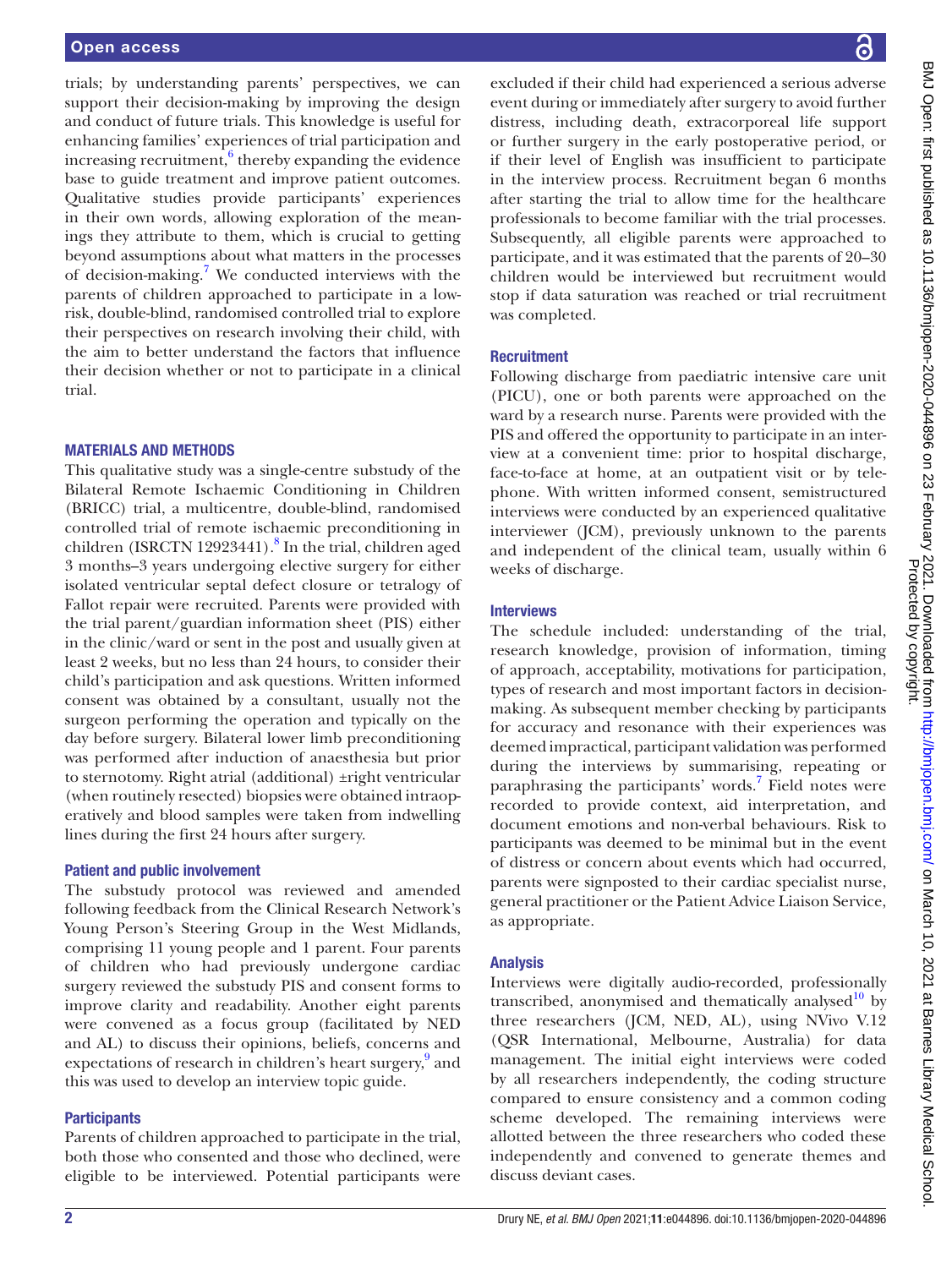Open access



<span id="page-3-0"></span>Figure 1 Participant flow diagram.

The first authors had full access to all the data and take responsibility for its integrity and analysis.

#### **RESULTS**

Between September 2017 and June 2019, the parents/ guardians of 46 children were approached about their child's participation in the BRICC trial at the Birmingham site, of whom 38 consented to the trial and 8 declined ([figure](#page-3-0) 1). Interviews were conducted with 26 parents of 23 children, 24 consenting parents (of 21 children) and 2 declining parents (of 2 children); child and participant demographics are shown in [table](#page-3-1) 1, with participant-level descriptions in the [online supplemental file](https://dx.doi.org/10.1136/bmjopen-2020-044896). Seventeen (74%) interviews took place within 6 weeks of hospital discharge and all within 3 months. Data collection was stopped after interviewing 26 parents as it was agreed that data saturation had been reached for consenting parents.

Parental decision-making about whether their child should participate in cardiac surgical research was influenced by four key factors: (1) risks of participation and additional procedures; (2) personal benefit and altruism for the 'cardiac community'; (3) information, understanding and timing of approach; and (4) trust in the clinical team ([figure](#page-4-0) 2). These were placed within the context of their understanding of the trial and knowledge of research. In the quotes, C indicates a consenting parent and D signifies a declining parent; additional quotes are provided in the [online supplemental file.](https://dx.doi.org/10.1136/bmjopen-2020-044896)

#### Risks of participation

Parental decision-making was influenced by the perceived level of risk for potential harm posed by the research. Some parents weighed up the risks and benefits of their child participating while for others, the focus on any perceived risk trumped any potential benefit; they could

<span id="page-3-1"></span>

| <b>Table 1</b> Child and interview participant demographics |             |
|-------------------------------------------------------------|-------------|
| <b>Children</b>                                             | $n = 23$    |
| Age at surgery, median (IQR) (months)                       | $9(5 - 14)$ |
| Congenital heart disease, n (%)                             |             |
| <b>Tetralogy of Fallot</b>                                  | 12 (52)     |
| Ventricular septal defect                                   | 11 (48)     |
| Hospital length of stay postop, median<br>(IQR) (days)      | $6(5-8)$    |
| Siblings, n (%)                                             |             |
| <b>None</b>                                                 | 11 (48)     |
| One                                                         | 5 (22)      |
| Two or more                                                 | 7(30)       |
| <b>Interview participants</b>                               | $n = 26$    |
| Relationship to child, n (%)                                |             |
| Mother                                                      | 21 (81)     |
| Father                                                      | 5(19)       |
| Age, n (%)                                                  |             |
| $<$ 25 years                                                | 4(15)       |
| $25 - 34$ years                                             | 13 (50)     |
| $\geq$ 35 years                                             | 9(35)       |
| Ethnicity, $n$ $(\%)$                                       |             |
| Caucasian                                                   | 20 (77)     |
| South Asian                                                 | 4(15)       |
| <b>Black</b>                                                | 1(4)        |
| Other                                                       | 1 $(4)$     |
| Interviewees, n (%)                                         |             |
| One parent                                                  | 20 (77)     |
| <b>Both parents</b>                                         | 6(23)       |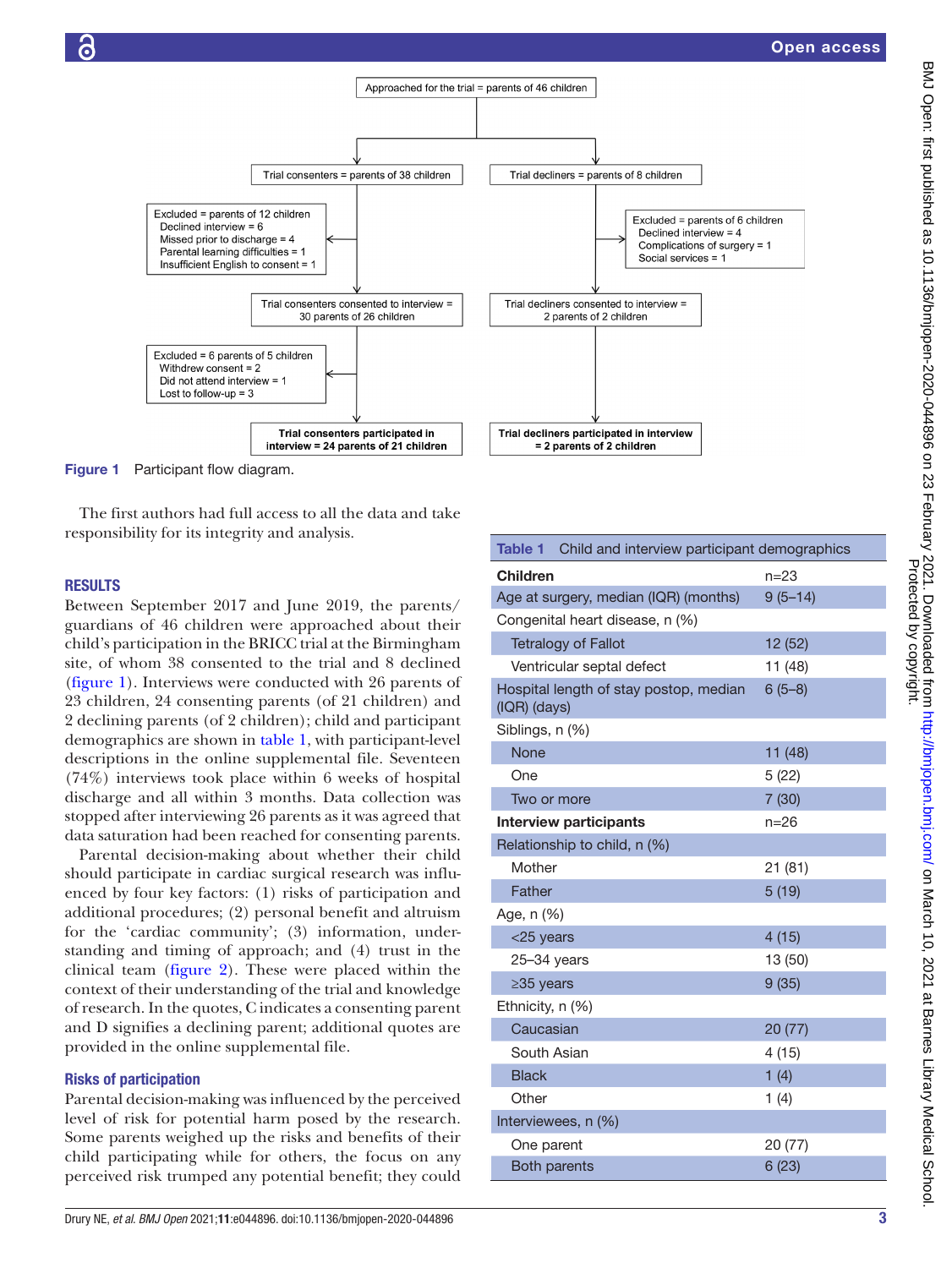

<span id="page-4-0"></span>Figure 2 Factors affecting parental decision-making.

overlook a lack of personal benefit to help others but only if there was no risk to their own child.

I was quite open to it because there was no risk… If there'd been a risk to her, I wouldn't have done it. (C10)

The trial involved additional procedures to standard care, such as blood sampling on PICU and intraoperative tissue biopsies. Parents were largely unconcerned about the additional blood samples, even though these were 'extra', because samples were taken from indwelling lines and therefore not associated with painful procedures. If this had involved additional venepuncture, parental attitudes would have changed; for many, the added potential distress to their child would be the determining factor.

Both parents who declined the trial were apprehensive about being involved in research per se, that it is something extra and therefore has an inherent and unnecessary risk.

They wanted to know if it would make things easier with the operation but for us, we thought they were experimenting, so we didn't want it done. Just in case something went wrong whilst they did it. I know it's just a cuff but it's just one of those things. (D2)

Although, on reflection during the interview, one parent (D1) had changed her mind and would now be willing to take part.

#### Personal benefit and altruism

Parents often described considering personal benefit for their child in their decision-making. They recognised that while the trial intervention may have a direct benefit, the research may also help their child later in life, especially if they required further surgery. Several parents considered the potential benefit to any future unborn children who may also have a congenital heart defect and require surgery.

You need to have the research for the future. I now know that there's a risk that if I have another child, there could be a heart problem. Now we've looked back on it, heart problems actually run in our family… research may help my baby in the future. (C20)

Families felt a strong sense of being part of a community affected by congenital heart disease, particularly while in hospital. Many reflected that they were benefiting from previous parents' participation in research and that they

could contribute to improving surgery and outcomes for future families. They were positive about how participating in the trial made them feel and satisfaction that their child had contributed to research. Parents who had declined the trial also recognised that participation in research may benefit other children but focused on the needs of their own child.

Obviously, it's not like you don't care about anyone else's child but you know when you are going through it it's like you want everything the best for them. (D2)

#### Information, understanding and timing

Parents described the turmoil of getting their heads around the cardiac diagnosis, what the surgery involved and how it would impact on them and their child, and it was against this background that decisions about trial participation were made. The trial PIS was written with patient and public involvement (PPI) input and most parents found the quantity and complexity of information to be appropriate.

It was explained well, it wasn't full of, you know, big words that you don't understand and equally you know, yeah I do feel it was aimed at the right audience really. (C16)

However, there were often misconceptions about the trial, the intervention and how it related to the operation. There was a lack of confidence in, and some misunderstanding of, research terminology such as 'randomisation', 'blinding' and 'placebo'. Misconceptions involved a belief that their child was 'chosen' for the study or not understanding that the study had set inclusion and exclusion criteria.

Most parents had been sent the information by post to give them time to consider their child's involvement and discuss with family members; most found this approach agreeable and valued the time to read and reflect.

We probably didn't read it as well as we could have, but we did screenshot the information and send it to family members and asked them their opinion, so they had time and opportunity to read it without the emotion that we were going through. (C8)

Having had the opportunity to ask questions was also important, either in the clinic or on admission to the ward. When asked about how they would feel if they had to make an urgent decision, perhaps if their child was on PICU or the surgery was imminent, there was much greater apprehension.

I think the time issue is very important for people. If it was an emergency and their child is having surgery, they probably haven't digested that and then to receive notification about this it might be overwhelming for some people and it might have been overwhelming for us too, really. (C6)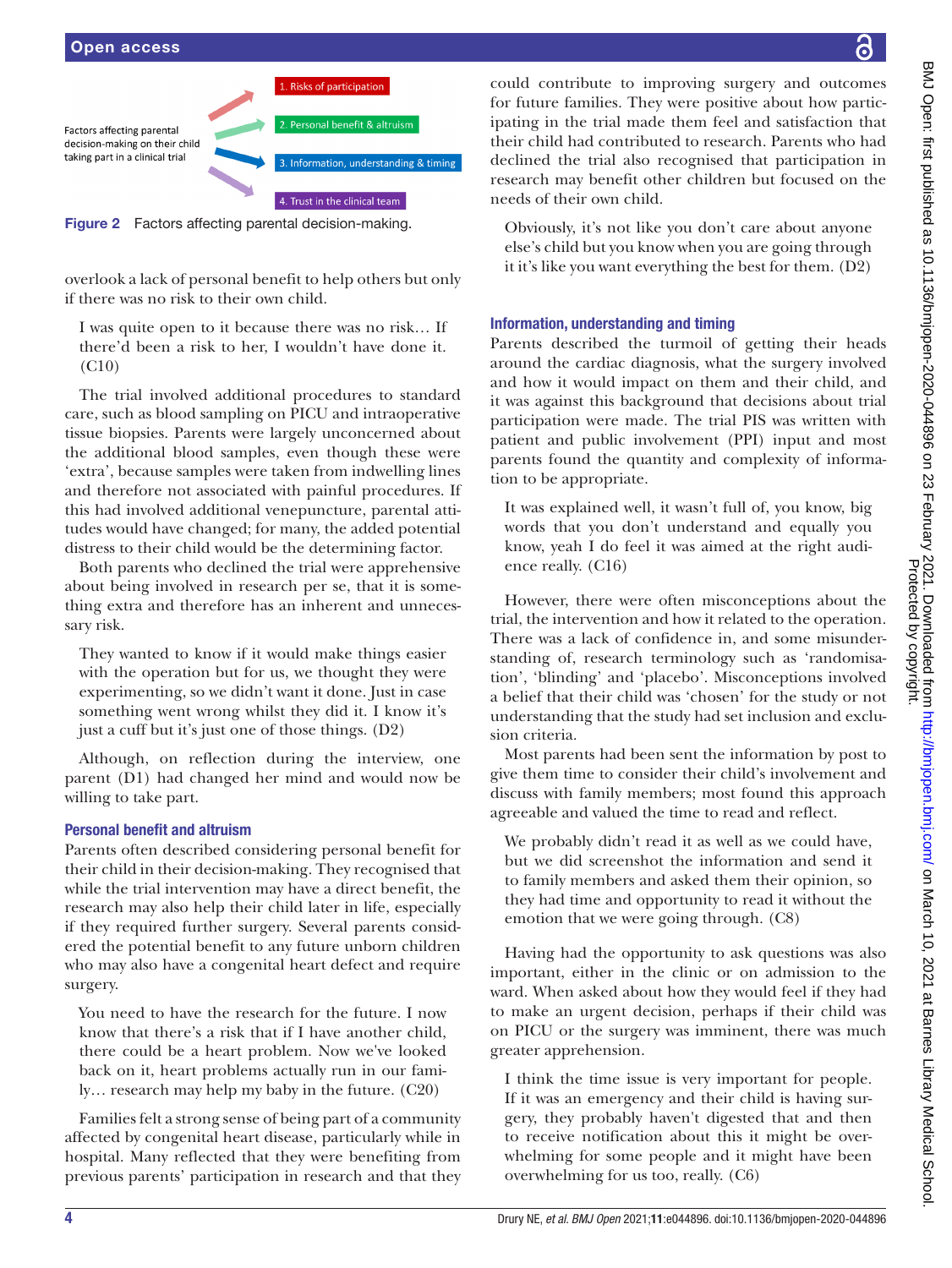### 6

The key reason given by both parents who declined the trial was that they felt overwhelmed by their situation, with the forthcoming operation and their responsibilities for the rest of their families; they saw the research as an additional burden on their time, energy and emotions.

#### Trust in the clinical team

Families had a high level of confidence and trust in their clinical caregivers; the interviews were full of positivity about their surgeon, the wider clinical team and the National Health Service. Positive relationships between researchers and clinicians were associated with favourable perceptions of research and acceptability. Even when they did not understand the research or concepts such as randomisation, as noted above, some parents felt that their understanding, or lack of, was not important, because of their trust that the clinical team would not do anything to harm their child. On the one hand, this meant that they did not mind if they were blinded:

It doesn't really bother me to be fair because obviously you know what you're doing, and you know what… (C18 father)

He's in the right hands and we trust them completely. (C18 mother)

While on the other, it suggests that there is some misunderstanding about the role of research and its relationship with clinical practice. This links back to the concepts of personal risk and benefit, in suggesting that parents may not perceive the depersonalised aspects of research, such as randomisation, instead trusting that even in the context of a trial, the surgeon will 'choose' to do what is 'best' for their child.

#### **DISCUSSION**

The diagnosis of congenital heart disease and the realisation that their child requires surgery is a particularly stressful time for parents.<sup>11</sup> In other conditions, the seriousness of the child's disease, risk of the intervention and urgency of participation have been identified as important influences on how parents experience recruitment, their sense of vulnerability and the success of communication $12$ ; however, few studies have explored parents' perspectives on clinical trials involving their child undergoing heart surgery. Hoehn  $et al^{13}$  analysed the unsolicited comments of parents of neonates undergoing cardiac surgery in Philadelphia, Pennsylvania, USA regarding their reasons for agreeing or declining to participate in research; the most common reasons were societal benefit, individual benefit for their child and perception that it posed no harm, although parents also expressed concern about the risk of the study and anti-experimentation views. The same group evaluated parental decision-making using a competence assessment tool and found that despite the stress of surgery, parents were able to understand study-specific information and make informed decisions on their neonate's participation in research.<sup>14</sup> Finally,

Hoffman *et al* surveyed parents of children admitted for elective cardiac surgery in Columbus, Ohio, USA and found that 91% thought that clinical trials would improve the quality of care, while 74% believed that their child may receive direct benefit from enrolling in a trial. $^{15}$  In the present study, we explored the factors that influence parents' decision-making on their child's participation in a cardiac surgical trial and identified four key aspects relating to perceived risk, potential benefit to their child or others, information and timing of approach, and trust in the clinical team.

#### Risk

As surrogate decision-makers, the over-riding consideration of parents is to act in the best interests of their child and protect them from harm.<sup>6</sup> Parents often feel responsible for their child's outcome in a trial and find giving consent for the child to participate much more difficult than if they were participating themselves.<sup>[4](#page-7-3)</sup> This decision may be made more difficult by the complexity of the information and the uncertainties inherent to clinical trials, including group allocation and potential benefit from the intervention; the concepts of randomisation and clinical equipoise may be both cognitively and emotionally challenging, raising concern that their child may receive a less effective treatment.<sup>16</sup> The sense of responsibility for decision-making may also make parents more vulnerable to regret over making the 'wrong' decision, whether they agree to participate or not, and anticipation of regret for 'failing to protect' their child may be a major influence.<sup>6</sup> We found that most parents were reassured that the intervention posed no or minimal additional risk and were happy for extra blood samples to be taken if it did not negatively impact on their child. Not wanting anything extra done has been identified as a common reason for declining participation, $17$  but by only obtaining blood from indwelling catheters, we avoided any additional pain or distress.

#### Benefit

Most parents find research a positive experience and are motivated by feelings of 'doing something important' and 'giving something back'.<sup>[18](#page-8-4)</sup> Numerous studies have identified altruism as an important factor in paediatric trials, independent of any potential personal benefit to their own child.<sup>13 19-21</sup> We found that parents felt motivated by a strong sense of belonging to a community affected by congenital heart disease who may benefit from the research. They also recognised that their child or their siblings may directly benefit from the research if they needed future surgery; parents of children with tetralogy of Fallot are counselled that there is a high chance of needing further surgery in early adult life so they may feel more invested in the advances that future research may bring.

#### Information, understanding and timing

Parents are more likely to allow their child to participate if they have a greater understanding of the specific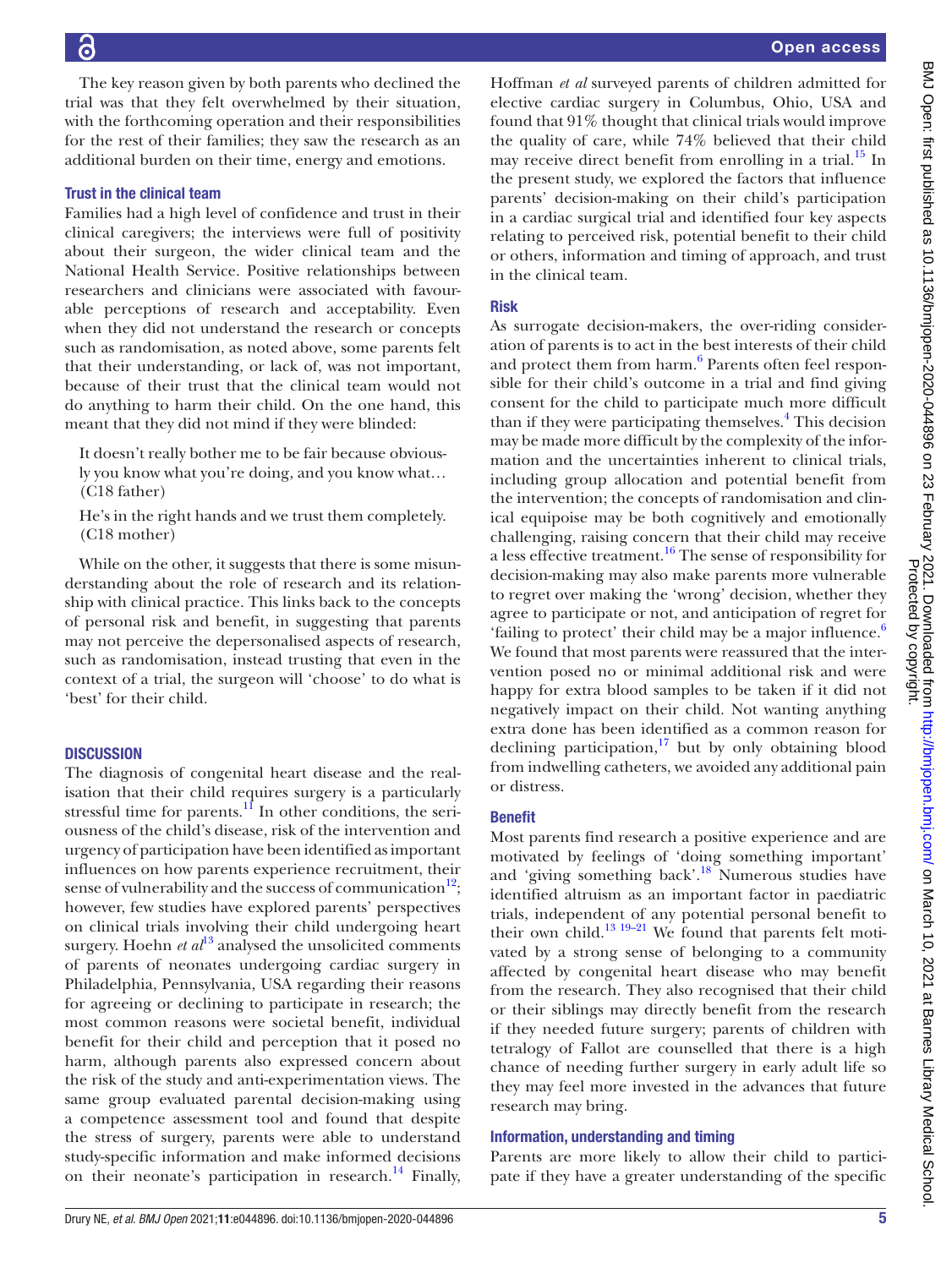study and broader trial concepts. $19^{22}$  The use of PPI in refining the clarity and readability of written trial information has been shown to improve understanding $^{23}$  while educational resources, such as the Children and Clinical Studies programme, $24$  can improve parental comprehension of clinical trials and be a valuable tool to aid decision-making.<sup>25</sup>

In the setting of elective surgery, sending out the PIS in the post provided more time for parents to consider the research and an opportunity to discuss with others, including family members and their healthcare providers.<sup>19</sup> Parents are more likely to take part in a trial if they feel less time pressured. $22$  When asked about potentially time-critical decision-making, they were far less certain about participating, even if they were very supportive of research. Although based on projection rather than lived experience, for many, the default position would be to decline; feeling overwhelmed has been identified as the most common reason for declining participation in non-therapeutic trials on  $\text{PICU}^{17}$  $\text{PICU}^{17}$  $\text{PICU}^{17}$  and parents of children undergoing cardiac surgery may be less likely to consent than other parents. $26$  This suggests that recruitment involving neonates undergoing surgery in the first few days of life may be more difficult, although the 84% recruitment rate for the parents of neonates undergoing the Norwood operation in the Single Ventricle Reconstruction trial is reassuring. $27$  In this group, recruitment may be optimised by prenatal trial counselling, early provision of the PIS and frequent communication.

#### **Trust**

Parents' trust in the healthcare professionals looking after their child may influence their decision-making.<sup>19</sup> In this study, parents reported immense confidence in the whole multidisciplinary team and as found by others, $15$  preferred for a trial to be explained by their doctor or surgeon to provide reassurance on its validity and appropriateness for their child. If this is not possible, the principal investigator or research coordinator should be introduced by the clinical team; a close and visible working relationship between researchers and clinicians may make recruitment more effective, building on the family's trust and respect for their healthcare provider<sup>5</sup> and reducing inappropriate or poorly timed approaches. $^{20}$  For some, that trust extended further, outweighing their need to understand the study, believing that the clinical team would only do 'what is best' for their child. It is therefore imperative that while providing information about clinical trials, the direct care team avoid explicit or inadvertent coercion which may undermine the consent process.

#### Declining the trial

Previous studies have identified many reasons for parents declining consent including perceived risk, pain or distress, interference with routine care, child's clinical condition, avoiding additional medications or a placebo, parental anxiety, time pressure, inadequate information or understanding, lack of importance,

inconvenience, approached for too many studies and antiexperimentalism.<sup>13 17 20 22</sup> Both of our decliners referred to the trial as 'just another thing to worry about' and one expressed anti-experimentation views. Identifying ways to address these issues may improve recruitment to future trials.

#### How can we improve clinical trials in children?

Our findings suggest several factors which should be considered in the design and conduct of surgical trials in children:

- ► Develop clear and accessible parent information, with input from parents of other children who have 'walked in their shoes'.
- ► Provide the information sheet well in advance of their planned surgery, for example, send by post, when feasible.
- ► Signpost to educational resources, such as the National Heart, Lung, and Blood Institute's online Children and Clinical Studies ([http://www.childrenandclini](http://www.childrenandclinicalstudies.org/) [calstudies.org/\)](http://www.childrenandclinicalstudies.org/), that may improve understanding.<sup>25</sup>
- Explain any potential risks associated with the trial, but separate these from the risks of the operation.
- ► Minimise additional procedures, for example, take blood only from indwelling lines.
- Highlight the potential benefits of the trial, without overstating any personal benefit.
- ► Build on the parents' trust in their clinical team, with a close and visible working relationship with trialists, ensuring that clinicians are well informed to discuss the trial with parents, if asked, but avoiding coercion.

#### Strengths and limitations

The strengths of this study include the extensive use of PPI, with a focus group discussion to shape the topic guide for the interviews, young person input to the protocol, and parental review of the study documents to improve clarity and readability. We allowed a run-in period for the trial so the impact of any familiarisation phase would be minimised. Most parents who were approached for interview were happy to take part, enabling us to reach data saturation for consenting parents in a timely manner, within the duration of trial recruitment. Interviews were arranged at the convenience of parents, either in person at home, in the clinic or by telephone, to facilitate their participation and were conducted by a senior nurse researcher, skilled in conducting qualitative interviews but independent of their clinical team to reduce the risk of confirmation bias or a halo effect. The BRICC trial was a suitable vehicle to explore parents' perspectives on clinical research as the intervention (remote ischaemic preconditioning) presents minimal risk, the surgery is performed electively and the operations included have a low predicted mortality (STAT categories  $1-2$ ).<sup>[28](#page-8-13)</sup>

The limitations include only two interviews with parents who declined the trial, providing limited insight into the actual reasons for declining. This was a consequence of both the high overall consent rate in the trial,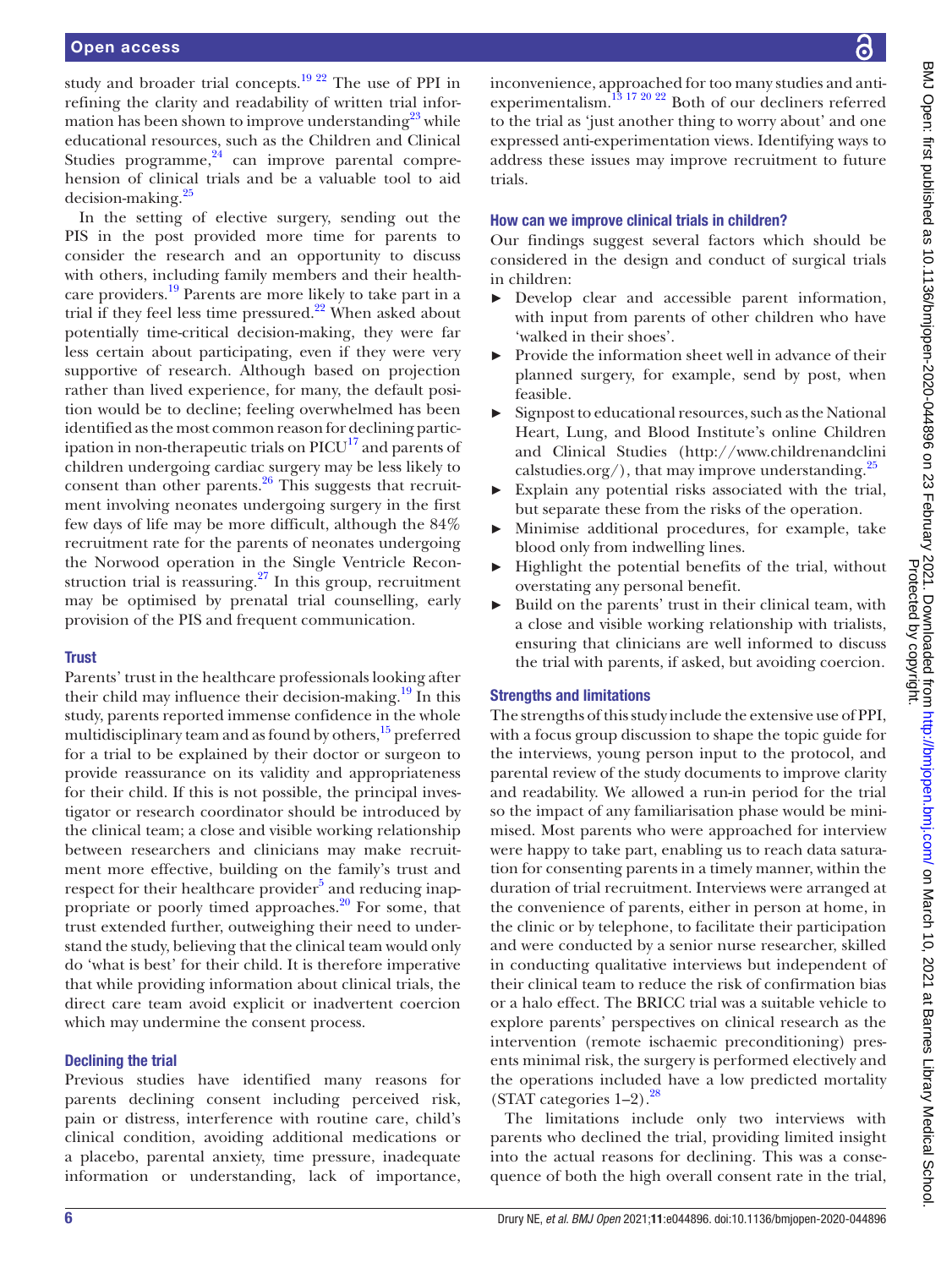approximately 85%, limiting the pool of decliners, and that most parents who declined the trial also declined to be interviewed; these parents are a seldom heard group who may have seen the approach for interview as intrusive or seeming to question their decision not to take part. As interviews were conducted following a period of intense stress and may have taken place up to 3 months following hospital discharge, there was potential for recall bias relating to their earlier thoughts and decision-making.<sup>[29](#page-8-14)</sup> The study was also limited to a single, high-volume paediatric cardiac surgical centre in the UK which may limit generalisability.

#### **CONCLUSIONS**

Parents of children undergoing cardiac surgery attach value to clinical research and are supportive of clinical trials. The most important factors that influence decisionmaking on whether to allow their child to take part are perceived risk, potential benefit either to their child or others, information and timing of approach, and trust in their clinical team. Trial recruitment and retention may be improved by addressing communication and information needs, particularly surrounding potential risk, and improving collaborative working with clinicians. Our findings contribute to knowledge surrounding the acceptability of research in children undergoing surgery and should be used to inform the design and conduct of future clinical trials.

Twitter Nigel E Drury [@nigeledrury](https://twitter.com/nigeledrury), Julie C Menzies [@jmenzies1,](https://twitter.com/jmenzies1) Clare J Taylor [@](https://twitter.com/clarejtaylor) [clarejtaylor](https://twitter.com/clarejtaylor) and Anna C Lavis [@annalavis](https://twitter.com/annalavis)

Acknowledgements We thank Dr Jonathan Ives, University of Bristol, for his advice on development of the protocol and Helen Winmill, Jenna Spry and colleagues in the PICU Research nursing team for assistance in recruitment. We are grateful to the Young Person's Steering Group for advice on the protocol, the trustees of Young at Heart for feedback on the study documents, and Sandra Ramsey and Martina Ponsonby for help with the focus group. We thank our surgical colleagues, Ms Natasha Khan, Mr Phil Botha and formerly Professor David Barron, for their contribution to the BRICC trial, and The Transcription Company for transcription of the digital recordings. We are most grateful to the parents who either participated in the focus group or were interviewed for this study.

Contributors NED—conceptualisation, data curation, formal analysis, funding acquisition, methodology, resources, writing the original draft and review, and editing. JCM—data curation, formal analysis, investigation, methodology, project administration, writing the original draft and review, and editing. CJT conceptualisation, methodology, writing review and editing. TJJ—conceptualisation, funding acquisition, writing review and editing. ACL—data curation, formal analysis, methodology, supervision, writing review and editing.

Funding This work was supported by a grant from the Birmingham Children's Hospital Research Foundation (BCHRF442) and an Intermediate Clinical Research Fellowship from the British Heart Foundation (FS/15/49/31612) awarded to NED. Lay review of study documents was funded by a PPI Bursary (RDS/WM-1318) from the National Institute for Health Research (NIHR) West Midlands Research Design Service. JCM is an NIHR 70@70 Senior Nurse and Midwife Research Leader, and CJT is funded by an NIHR Academic Clinical Lectureship.

Disclaimer The views expressed are those of the authors and not necessarily those of the NHS, Department of Health, NIHR, Birmingham Women's and Children's NHS Foundation Trust, British Heart Foundation, University of Birmingham, or University of Oxford. Neither the sponsor nor funders had any role in the design of this study, data collection, interpretation or decision to submit the results for publication.

Competing interests CJT reports personal fees from Novartis and Vifor, outside the submitted work.

Patient consent for publication Not required.

Ethics approval Both the clinical trial (16/WM/0309, 5 August 2016) and this qualitative substudy (17/WM/088, 28 April 2017) were approved by the West Midlands-Solihull NHS Research Ethics Committee and sponsored by the University of Birmingham (RG\_14-025 and RG\_17-005, respectively).

Provenance and peer review Not commissioned; externally peer reviewed.

Data availability statement The original data are available from the corresponding author upon reasonable request.

Supplemental material This content has been supplied by the author(s). It has not been vetted by BMJ Publishing Group Limited (BMJ) and may not have been peer-reviewed. Any opinions or recommendations discussed are solely those of the author(s) and are not endorsed by BMJ. BMJ disclaims all liability and responsibility arising from any reliance placed on the content. Where the content includes any translated material, BMJ does not warrant the accuracy and reliability of the translations (including but not limited to local regulations, clinical guidelines, terminology, drug names and drug dosages), and is not responsible for any error and/or omissions arising from translation and adaptation or otherwise.

Open access This is an open access article distributed in accordance with the Creative Commons Attribution 4.0 Unported (CC BY 4.0) license, which permits others to copy, redistribute, remix, transform and build upon this work for any purpose, provided the original work is properly cited, a link to the licence is given, and indication of whether changes were made. See: [https://creativecommons.org/](https://creativecommons.org/licenses/by/4.0/) [licenses/by/4.0/](https://creativecommons.org/licenses/by/4.0/).

#### ORCID iDs

Nigel E Drury <http://orcid.org/0000-0001-9012-6683> Julie C Menzies<http://orcid.org/0000-0003-2080-3364> Clare J Taylor <http://orcid.org/0000-0001-8926-2581> Timothy J Jones<http://orcid.org/0000-0001-8870-3496> Anna C Lavis<http://orcid.org/0000-0002-1080-2512>

#### REFERENCES

- <span id="page-7-0"></span>National Institute for Cardiovascular Outcomes Research, UCL. Congenital heart disease. Available: [https://nicor4.nicor.org.uk/CHD/](https://nicor4.nicor.org.uk/CHD/an_paeds.nsf/vwContent/home) [an\\_paeds.nsf/vwContent/home](https://nicor4.nicor.org.uk/CHD/an_paeds.nsf/vwContent/home) [Accessed 15 Jul 2020].
- <span id="page-7-1"></span>2 Drury NE, Patel AJ, Oswald NK, *et al*. Randomized controlled trials in children's heart surgery in the 21st century: a systematic review. *[Eur](http://dx.doi.org/10.1093/ejcts/ezx388)  [J Cardiothorac Surg](http://dx.doi.org/10.1093/ejcts/ezx388)* 2018;53:724–31.
- <span id="page-7-2"></span>3 Pritchard-Jones K, Dixon-Woods M, Naafs-Wilstra M, *et al*. Improving recruitment to clinical trials for cancer in childhood. *[Lancet](http://dx.doi.org/10.1016/S1470-2045(08)70101-3)  [Oncol](http://dx.doi.org/10.1016/S1470-2045(08)70101-3)* 2008;9:392–9.
- <span id="page-7-3"></span>Caldwell PHy, Butow PN, Craig JC. Parents' attitudes to children's participation in randomized controlled trials. *[J Pediatr](http://dx.doi.org/10.1067/mpd.2003.192)* 2003;142:554–9.
- <span id="page-7-12"></span>5 Knox CA, Burkhart PV. Issues related to children participating in clinical research. *[J Pediatr Nurs](http://dx.doi.org/10.1016/j.pedn.2007.02.004)* 2007;22:310–8.
- <span id="page-7-4"></span>6 Shilling V, Young B. How do parents experience being asked to enter a child in a randomised controlled trial? *[BMC Med Ethics](http://dx.doi.org/10.1186/1472-6939-10-1)* 2009;10:1.
- <span id="page-7-5"></span>7 Taylor CM. Interviewing. In: Holloway I, ed. *Qualitative research in health care*. Maidenhead: Open University Press, 2005: 39–55.
- <span id="page-7-6"></span>8 Drury NE, Bi R, Woolley RL, *et al*. Bilateral remote ischaemic conditioning in children (BRICC) trial: protocol for a two-centre, double-blind, randomised controlled trial in young children undergoing cardiac surgery. *[BMJ Open](http://dx.doi.org/10.1136/bmjopen-2020-042176)* 2020;10:e042176.
- <span id="page-7-7"></span>9 Kitzinger J. Focus group research: using group dynamics to explore perceptions, experiences and understandings. In: Holloway I, ed. *Qualitative research in health care*. Maidenhead: Open University Press, 2005: p56–70.
- <span id="page-7-8"></span>10 Clarke V, Braun V. *Successful qualitative research a practical guide for beginners*. London: Sage Publications, 2013.
- <span id="page-7-9"></span>11 Hearps SJ, McCarthy MC, Muscara F, *et al*. Psychosocial risk in families of infants undergoing surgery for a serious congenital heart disease. *[Cardiol Young](http://dx.doi.org/10.1017/S1047951113000760)* 2014;24:632–9.
- <span id="page-7-10"></span>12 Mason SA, Allmark PJ. Obtaining informed consent to neonatal randomised controlled trials: interviews with parents and clinicians in the Euricon study. *[Lancet](http://dx.doi.org/10.1016/S0140-6736(00)03401-2)* 2000;356:2045–51.
- <span id="page-7-11"></span>13 Hoehn KS, Wernovsky G, Rychik J, *et al*. What factors are important to parents making decisions about neonatal research? *[Arch Dis Child](http://dx.doi.org/10.1136/adc.2004.065078)  [Fetal Neonatal Ed](http://dx.doi.org/10.1136/adc.2004.065078)* 2005;90:F267–9.